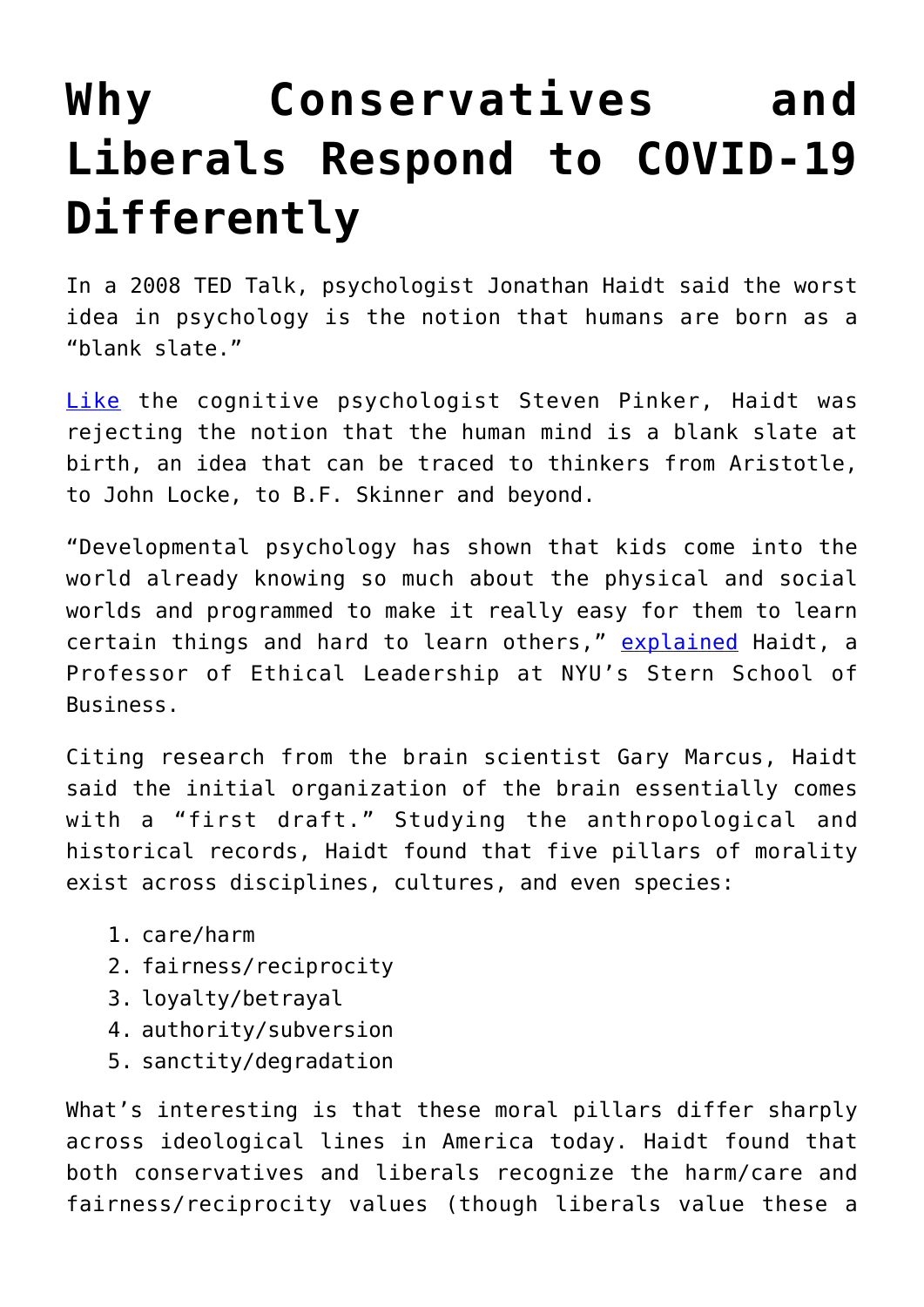little more than conservatives). Things change, however, when examining the three remaining foundational values – loyalty/betrayal, authority/subversion, and sanctity/degradation. While conservatives accept these moral values, liberal-minded people tend to reject them.

The difference is extraordinary, and it helps explain the different ways Republicans and Democrats are experiencing the coronavirus. In May, a CNBC/Change Research [survey](https://www.changeresearch.com/post/states-of-play-battleground-wave-4) found that while only 39 percent of Republicans said they had serious concerns about COVID-19, 97 percent of Democrats said they had serious concerns.

While some of the divergence could stem from the fact that [blue states have been hit harder by COVID-19](https://www.wsj.com/articles/why-coronavirus-increasingly-exacerbates-the-red-blue-divide-11589810871) than red states, Haidt's research would suggest that another reason Democrats are more concerned is because liberals have an intense appreciation of the care/harm moral pillar.

Indeed, the preeminence of the care/harm moral can be found in the rhetoric of many progressives.

"I want to be able to say to the people of New York, 'I did everything we could do,'" New York Gov. Andrew Cuomo [announced](https://nypost.com/2020/03/20/todays-coronavirus-update-trump-closes-borders-new-york-locks-down/) in March. "And if everything we do saves just one life, I'll be happy."

The care/harm moral is even found in the latest social media emojis. Last month, as *USA Today* [reported in an exclusive](https://www.usatoday.com/story/tech/2020/04/17/facebook-messenger-coronavirus-new-hug-emoji-reaction-support-family-friends/5147510002/) [story](https://www.usatoday.com/story/tech/2020/04/17/facebook-messenger-coronavirus-new-hug-emoji-reaction-support-family-friends/5147510002/), Facebook rolled out its new "care" emoji.

"The new Facebook reaction—an emoji hugging a heart—is intended as shorthand to show caring and solidarity when commenting on a status update, message, photo or video during the coronavirus crisis that allow users to express how much they care about others," the paper reported.

Cuomo's language (and to a lesser extent Facebook's emojis) suggests that, for many, care for others is the preeminent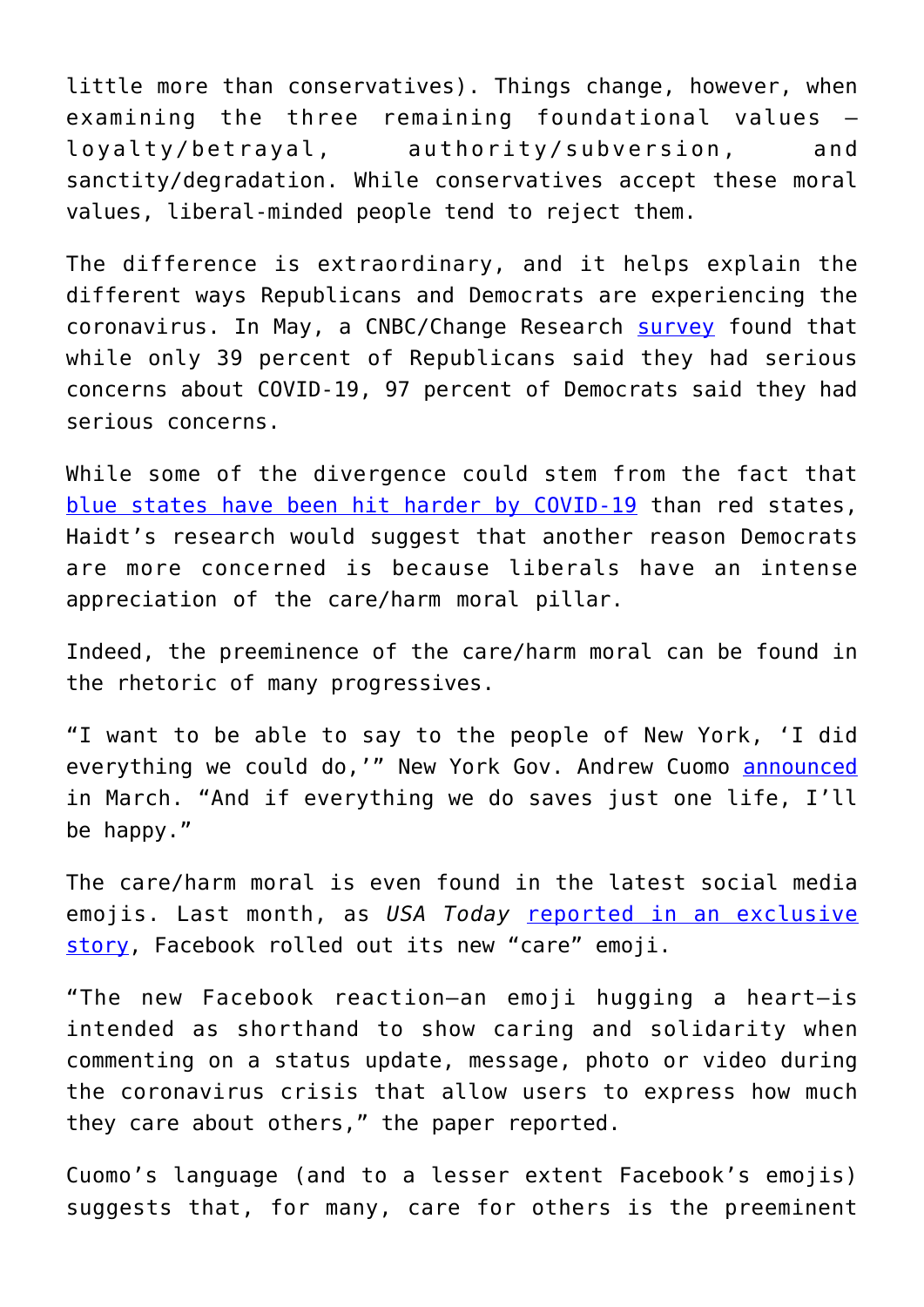virtue. As such, efforts to protect people must be taken above lesser social considerations.

Understanding the different moral framework conservatives and liberals are using helps us understand why blue states have taken a much more aggressive approach in efforts to limit the spread of COVID-19.

As *The Atlantic* [explains,](https://www.theatlantic.com/politics/archive/2020/03/how-republicans-and-democrats-think-about-coronavirus/608395/) with a few exceptions, such as Ohio, Republican governors have been much more reluctant to impose sweeping restrictions on their residents than states led by Democratic governors. While governors in these states no doubt value care/harm, their moral framework likely gives them a heightened concern of other social considerations, particularly civil liberties.

The lockdowns, the Constitution Center [explains,](https://constitutioncenter.org/interactive-constitution/podcast/civil-liberties-and-covid-19) have threatened many of America's most cherished civil liberties – the freedom to assemble, the right to purchase a firearm, the ability to freely travel, the freedom to attend church or visit a reproductive health facility. They've also put thousands of companies [on a path toward bankruptcy](https://www.youtube.com/watch?v=PrZO9XLMJEc) by prohibiting them from engaging in commerce.

These infringements tend to be viewed as reasonable to liberals, who emphasize the care/harm moral but are less likely to recognize the sanctity/degradation moral. New Jersey Gov. Phil Murphy, for example, said he never even considered the U.S. Constitution – a document considered sacrosanct by many Americans – when he issued his lockdown order.

"That's above my pay grade," Murphy [told Tucker Carlson](https://nypost.com/2020/04/16/murphy-says-he-wasnt-thinking-of-bill-of-rights-for-coronavirus-measures/) in April. "I wasn't thinking of the Bill of Rights when we did this. We went to all—first of all—we went to the scientists who said people have to stay away from each other."

Similarly, Michigan Gov. Gretchen Whitmer saw no problem in [suspending the Freedom of Information Act](https://www.fox2detroit.com/news/5-businesses-sue-gov-gretchen-whitmer-over-constitutional-rights-from-shutdown) to prevent outside groups from assessing the model state officials used to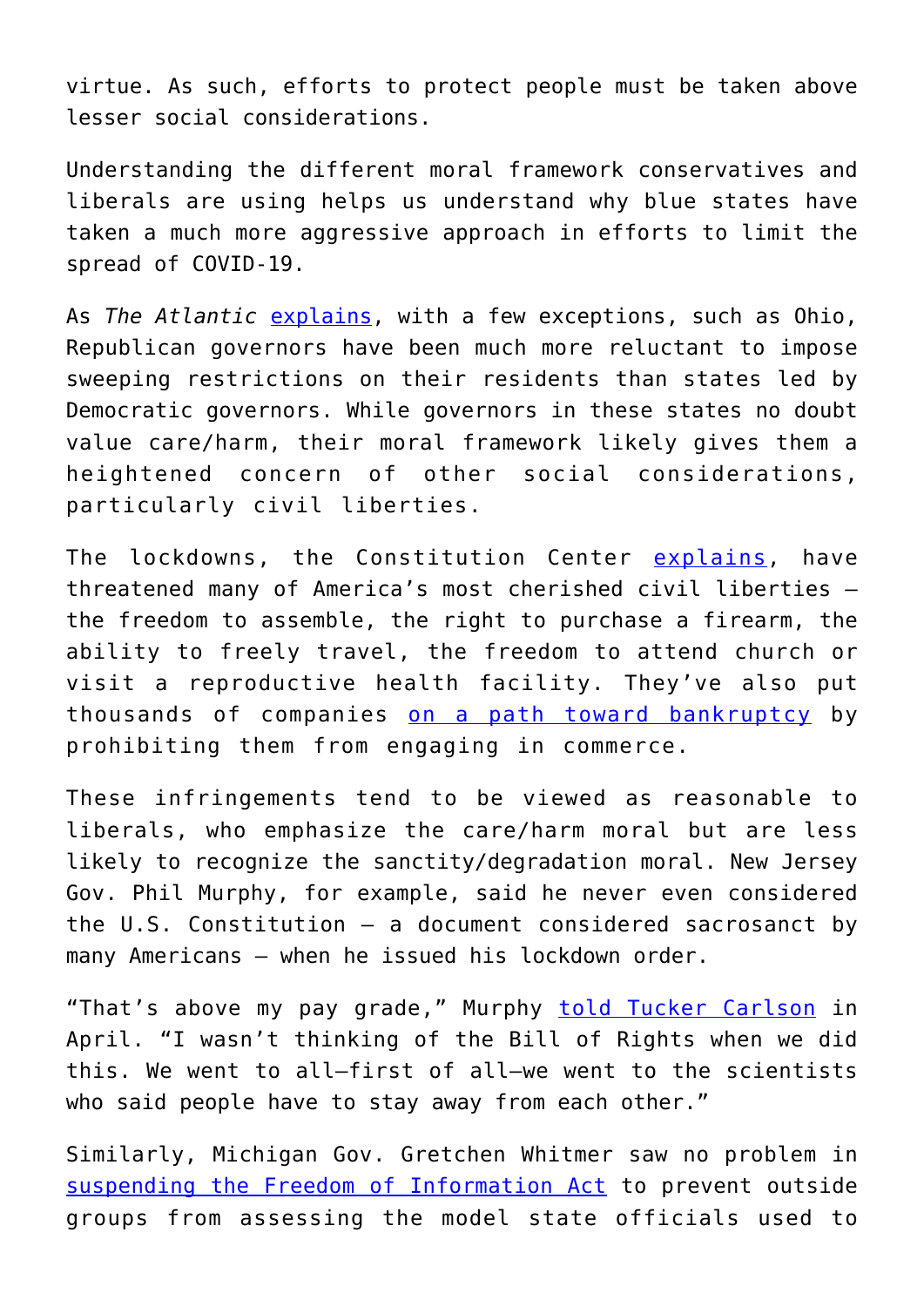justify locking down the entire state.

Those who view civil liberties and constitutional rights as *sacred*, however, are less than comfortable with such an approach. They will be less inclined to sacrifice sacred principles to support sweeping state efforts to protect people (and are probably more likely to see such efforts as counterproductive).

To be sure, some progressives do see civil liberties as sacred, and some of them have expressed dismay and bewilderment that so many progressives, in their enthusiasm for the care/harm moral, have abandoned civil liberties.

"[The COVID-19 crisis is] raising serious civil liberties issues, from prisoners [trapped in deadly conditions](https://www.aclu.org/news/prisoners-rights/dallas-county-officials-are-leaving-vulnerable-people-to-catch-covid-19-in-jail/) to profound questions about speech and assembly, the limits to surveillance and snitching, etc.," the progressive journalist Matt Taibbi [recently wrote](https://taibbi.substack.com/p/democrats-have-abandoned-civil-liberties) in *Rolling Stone*. "If this disease is going to be in our lives for the foreseeable future, that makes it more urgent that we talk about what these rules will be, not less—yet the party I grew up supporting seems to have lost the ability to do so, and I don't understand why."

If Haidt's theory is correct, the reason is liberals and conservatives are, generally speaking, approaching the COVID-19 pandemic through divergent moral frameworks.

After all, the argument isn't whether we should protect people.

"In any country, the disagreement isn't over harm and fairness," Haidt says. "Everyone agrees that harm and fairness matter."

The argument isn't even over how to best balance the care/harm moral with other considerations.

The disagreement is over whether efforts to protect